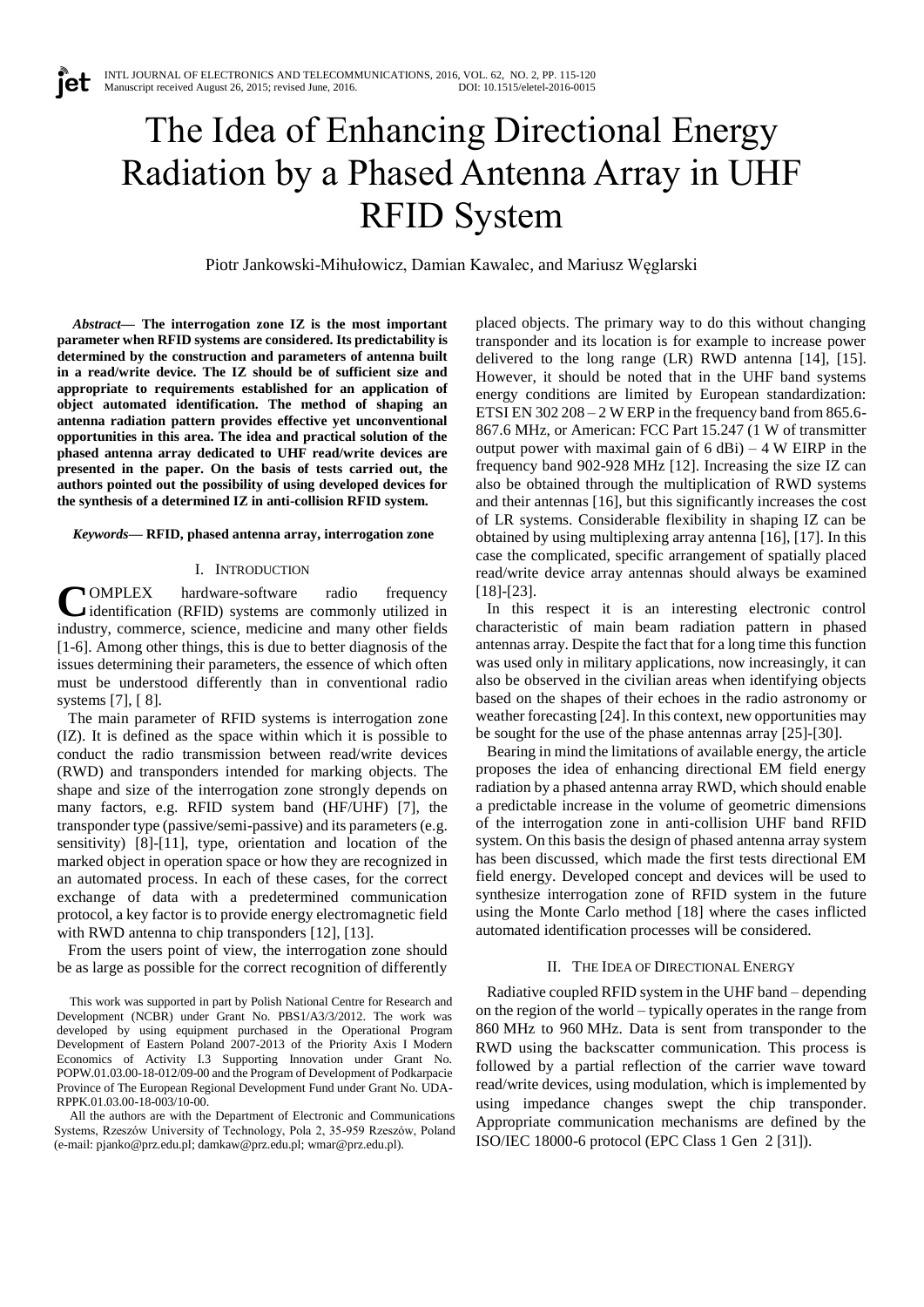

Fig. 1. Anti-collision UHF RFID system with phased antenna array.



Fig. 2. Communication system of RWD - transponder arrangement in UHF band.

The process of communication is possible only if the transponders are located inside the interrogation zone (Fig. 1). This space is primarily shaped by 50  $\Omega$  RWD array antenna, whose EM field is a source of energy for transponders and medium for bidirectional data transmission for the RFID system. However, it is not possible that all tagged objects placed in a certain space  $\Omega_{ID}$ , have been identified during the implementation of the automated process. Most of these problems stems from the fact that the EM field energy can be transmitted only on a maximum distance (*rPwrMax*), whose dependence arises from the Friis equation (Fig. 2):

$$
r_{PwrMax} = \frac{\lambda}{4\pi} \sqrt{\frac{P_{RWD}G_R G_T \tau \chi}{P_{T_{min}}}}
$$
(1)

where: *PRWD* means the power supplied to terminals of the impedance-matched RWD antenna, *G<sup>R</sup>* – the gain of impedance-matched RWD antenna, *PTmin* – the minimal power, that ensures proper operation transponder,  $G_T$  – the gain of transponder antenna (the chip and antenna impedance matching is assumed),  $\chi$  – the polarization matching factor for given arrangement of radio communication antennas, *τ* – the coefficient of power transfer from antenna to the chip,  $\lambda$  – the wavelength.

Using the essence of action, e.g. military radiolocation systems, focus electromagnetic field energy to differently localization and orientation RFID transponders can be obtained by using the changing characteristics radiation pattern of the main beam in the space RWD phased antenna array. The proposed concept of maximizing IZ so it can be described using the features, which includes the location of the *k*-th position of the main beam in relation to the *n*-th transponders space *ΩID*:

$$
IZ(\Omega_{ID}) = f(F_R(\varphi_k, \theta, \phi), F_{T_n}(\theta, \phi), \tau_n, \chi_n, P_{RWD}, P_{T\min})
$$
 (2)

where:  $F_R(\varphi_k, \theta, \phi)$  means the radiation pattern of RWD phased antenna array,  $F_{Tn}(\theta, \phi)$  – the transponder radiation pattern, whereas  $\varphi$  – the angle of phase shift in the course of feeding the individual array antenna.

Assuming constant location and orientation of the transponders in automated process, a key influence on the IZ can be obtained by using the radiation pattern of  $F_R(\varphi_k, \theta, \phi)$ . Change of the location of its main beam can be made even with the simplest set, consisting of: power divider, phase shift, microprocessor system and two antennas. The proposed layout of the signal strength from the read/write devices is evenly divided on the antenna, and one of them is fed a signal delayed by the angle *φ*. Equal sharing of power and change of phase shift of the signal component power cord antenna allow the formation of the corresponding radiation pattern of the beam without any mechanical changes in the position of the whole system.

#### III. EXPERIMENT

On the basis of this concept it was scheduled to carry out preliminary experimental work on the basis of which it will be possible to determine the usefulness of the method of directional energy, with a view to its subsequent use to IZ synthesis using Monte Carlo methods [18]. In this context it was necessary to develop a component of the antenna phase system (Fig. 2), dedicated to work in anti-collision UHF band RFID system (EPC Class 1 Gen 2 [31]). Taking into account the aim of the research work as well as the efficiency and operating conditions of the UHF band RFID system, it was assumed that the proposed antenna (compatible with the protocol ISO/IEC 18000-6) should have linear polarization,

1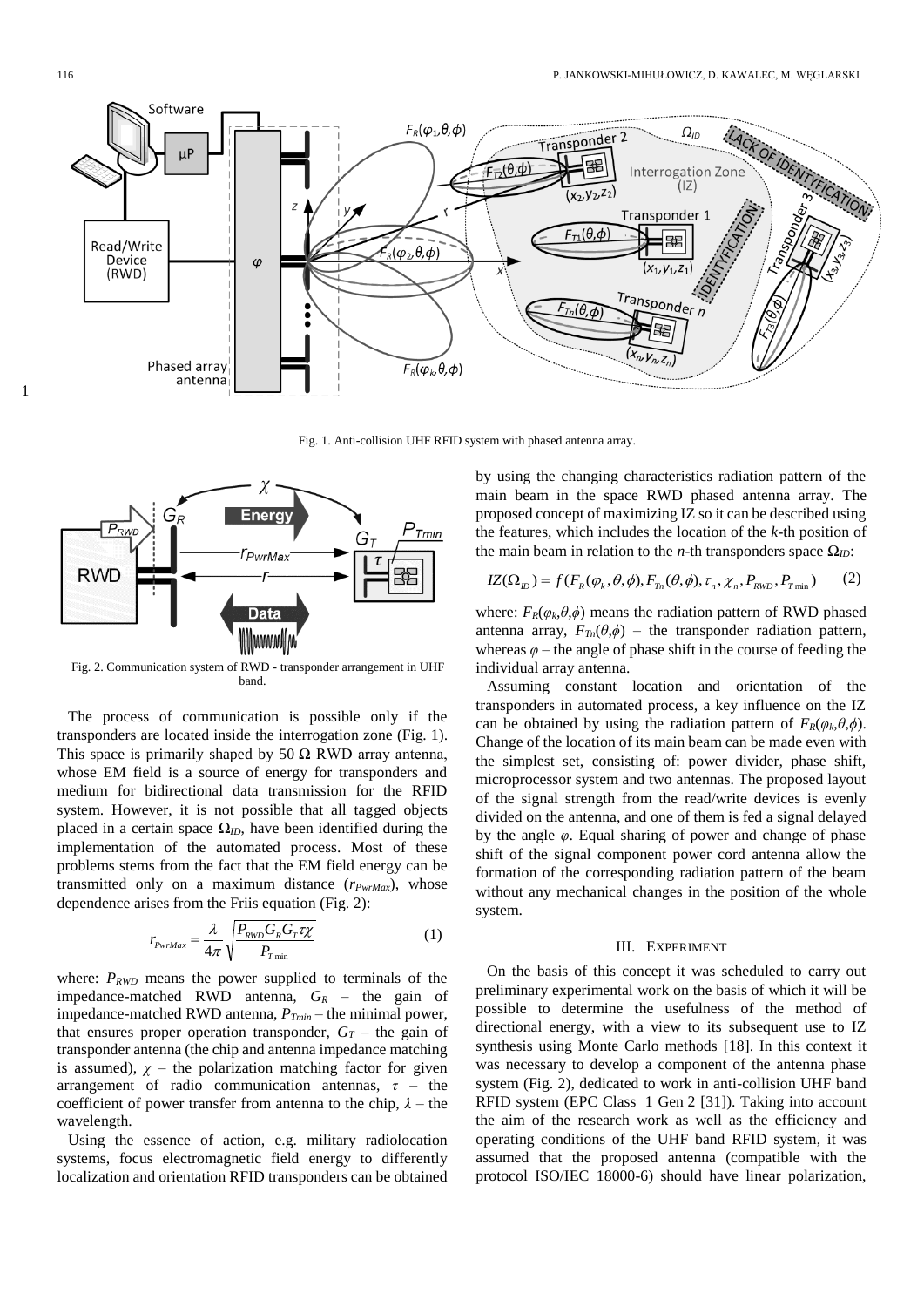directional radiation pattern and the standing wave ratio *SWR*=1:1.25 in the frequency band from 865.6 MHz to 867.6 MHz (ETSI EN 302 208 – max. 2 W ERP).

For computational work in Hyper Lynx 3D EM (HL3DEM) developed the numerical model of the component of the RWD antenna phase system (Fig. 3-a). The passive antenna radiator and ground plane were placed on the upper layer of dielectric substrate. The radiator is fed by the proximity of the electromagnetic field produced by galvanic separated, 50  $\Omega$ quarter-wave microstrip line. This line is placed under the radiator on the bottom layer of dielectric substrate. The radiator is surrounded by the ground that reduces the antenna sensitivity to the proximity of ferromagnetic objects. Directivity of radiation pattern provides a reflector that is placed at a distance *D* from microstrip line layer. In the future, this construction will allow antenna to be integrated with other electronic systems.



Fig. 3. Constituent antenna of phased array for RWD: a) model, b) practical solution.

The final design parameters have been achieved on the basis of the numerical calculations. The assumptions are met for the following values: *W*=154 mm, *L*=149 mm, *D*=69 mm,  $l_1$ =65 mm,  $l_2$ =1 mm,  $R$ =71.5 mm,  $r$ =68.5mm. On this basis, it

was the practical implementation of the antenna (Fig. 3-b). The test samples have been realized practically on ISOLA FR408 double sided copper clad laminate (thickness of dielectric substrate  $h=0.52$  mm, thickness of copper clad 18  $\mu$ m, measured for 1 GHz the value relative permittivity electricity  $\varepsilon_r$ =4.22 and loss tangent tg $\delta$ =0.0102), using the plotter PCB LPKF ProtoMat S100 available in the company HYBRID laboratory.



Fig. 4. Results for constituent antenna: a) return loss, b) standing wave ratio.



Fig. 5. Radiation pattern at 866 MHz - H diagram.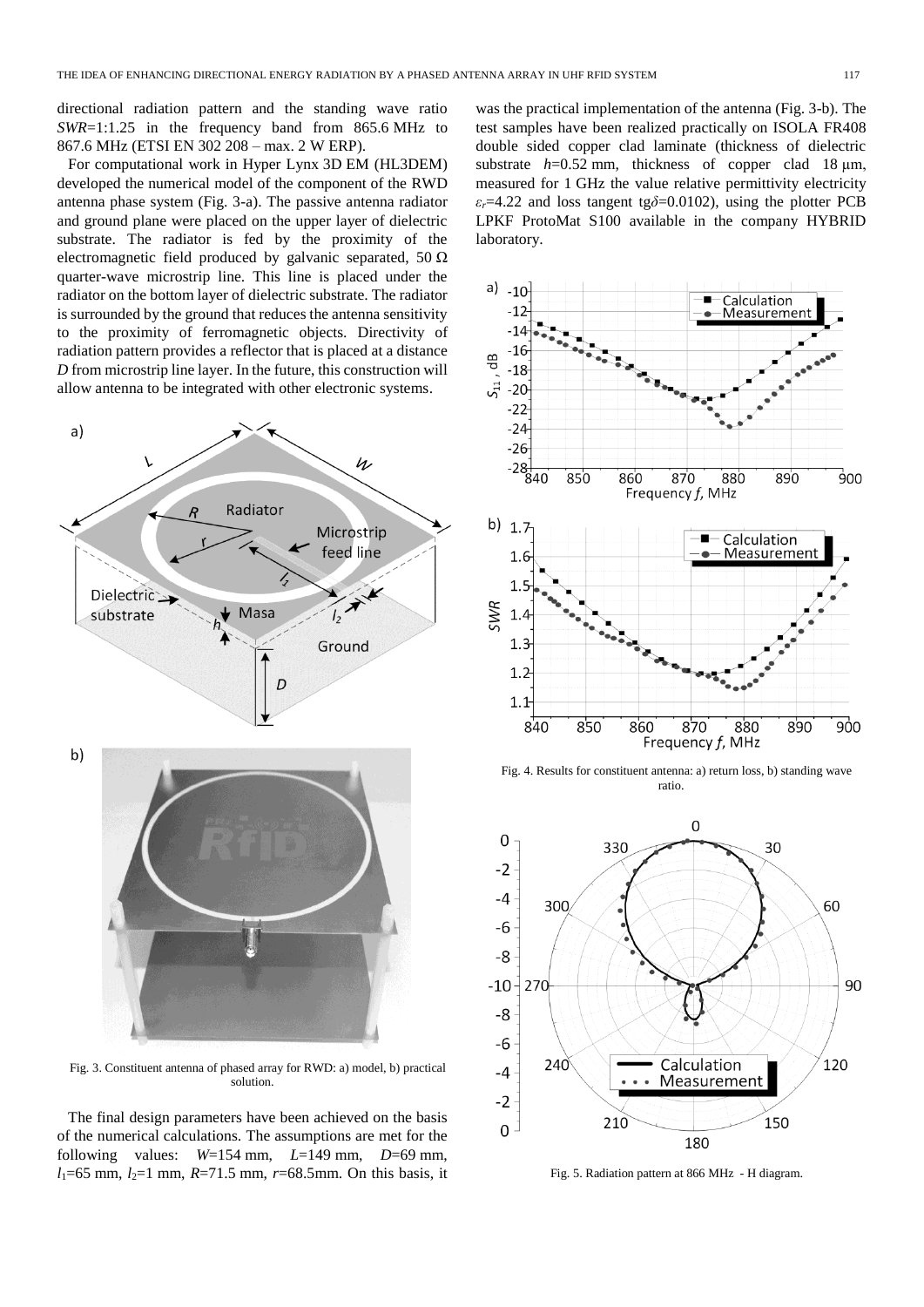

Fig. 6. Radiation pattern at 866 MHz - 3D view.

The investigations have been carried out on the test stand in the RFID laboratory at the Department of Electronic and Communications Systems, Rzeszow University of Technology. Return loss (*S*11) and standing wave ratio *SWR* have been measured by using the VNA Agilent PNA-X N5242A (Fig. 4 a, b). The radiation patterns (Fig. 5, 6) have been determined in the TDK anechoic chamber using the MI Technologies antenna system consisting of elevation over azimuth positioned ELAZ75 and SC110V Sonul Sciences system controller, Agilent PNA-X N5242A analyzer and MI 3003 acquisition and analysis workstation with MI Arena software (Fig. 7).



Fig. 7. Measurement test stand.

Satisfactory convergence results of calculations and measurements of antenna confirmed the compliance of the developed design with adopted goals. It has enabled the preparation of HL3DEM numerical model and assemble a set of test phase antenna array UHF band, which includes: two antenna (spaced apart by half a wavelength to frequency *f*=866 MHz), PE2088 power divider and PE8244 phase shifter Pasternack company (Fig. 8).



Fig. 8. Experiment - phased antenna array.



Fig. 9. H diagrams of radiation pattern for phased antenna array dedicated to RWD of the UHF band ( $f=866$  MHz): a)  $\varphi=0^\circ$ , b)  $\varphi=30^\circ$ .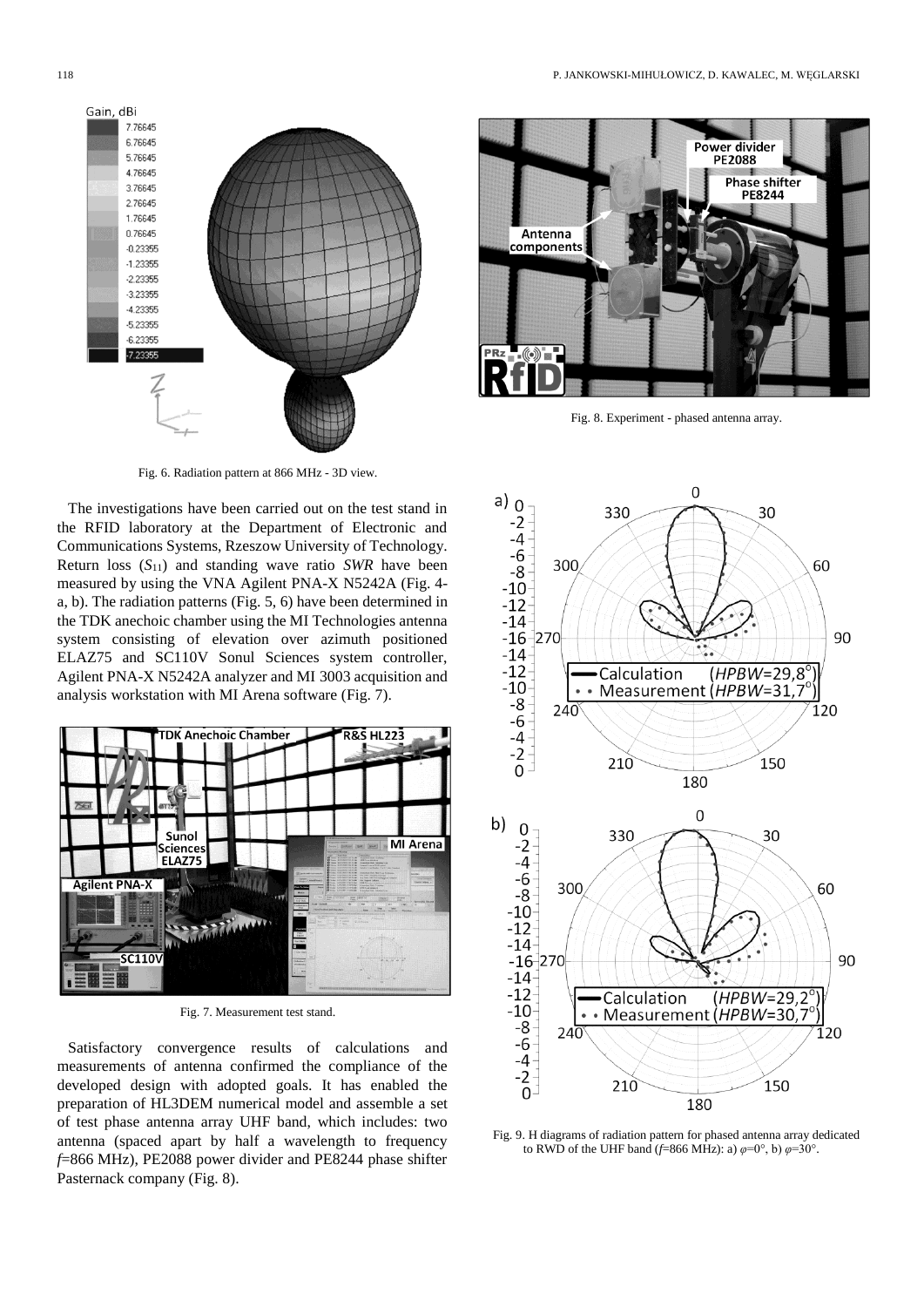Experimental verification of the case were cophasal supply (Fig. 9-a) and phase angle *φ*=30° (Fig. 9-b). The first of them maximum radiation cover with the axis of the system. In turn, in the case specified a phase angle in signals supply the individual antenna system  $(\varphi=30^{\circ})$ , resulted in shifting the axis of the main beam of radiation pattern of 7°, with constant value half-power beam width (HPBW).

On the basis of results of the calculations and measurements of the test phased antenna array, it can be concluded that the effective possibility of enhancing directional energy radiation patterns of the main beam in the range of 14° has been received, while maintaining its stable parameters. Results of this work will provide access to comprehensive assessment interrogation zone in anti-collision UHF band of RFID system on the basis of the proposed functions (2).

## IV. CONCLUSION

Anti-collision RFID systems are primarily required to recognize all marked objects in a specified working space. In many areas of life and the economy this has even key economic importance because of the speed and quality of the implementation of automated processes largely depend on the cost of material flows. However the observed progress in this area forces the need to overcome the technical barriers, that stand in the way of dissemination of already developed standards (as is the case for example of the EPC). Therefore it can be concluded that increasing the geometric size of interrogation zone the RFID system (and thus maximizing the reach of read/write data with transponders memory) is one of the factors that leads to predictable recognition of objects in the non-stationary state (e.g. electronically marked fast-moving consumer goods (FMCG)). The RWD antenna array is a device that has a huge impact on the spatial boundary of this space – on the interrogation zone. In this context, the article proposes an unconventional concept and practical implementation of phased antenna array in UHF band of RFID system. Such a solution will allow designers to increase the size of the interrogation zone, especially in dynamic RFID systems. The results of measurements and calculations have been compared, analysed and discussed. The array antenna models have been simulated in the Mentor Graphics HyperLynx 3D EM environment and practically realised in PCB technology. On the basis of predefined tests, the possibility of using the solutions developed for the synthesis of a determined the interrogation zone anti-collision RFID system has been indicated.

#### **REFERENCES**

- [1] A. Ustundag, Ed., "*The Value of RFID. Benefits vs. Costs*," London: Springer-Verlag, 2013.
- [2] J. Singh, S. Roy, M. Montero and B. Roesner, "Evaluation of an innovative system for improving readability of passive UHF RFID tags attached to reusable plastic containers," *Packaging Technology and Science*, DOI: 10.1002/pts.921, vol. 24, pp. 137-146, Apr./May 2011.
- [3] C. James, C. Chen-Huan, B. PoTsang, W. Kung-Jen, H. Chien-Jung and T. Ti-Chen, "Warehouse management with lean and RFID application: a case study," *The International Journal of Advanced Manufacturing Technology*, DOI: 10.1007/s00170-013-5016-8, vol. 69, pp. 531–542, May 2013.
- [4] D. Brown, "*RFID Implementation*," Inc. New York: McGraw-Hill, 2007.
- [5] P. Kochendörfer, "Entering a secure future," *Global Identification*, vol. Oct., p. 24-26, Oct. 2012.
- [6] M. Wheeler, "Automating processes with RFID," *Global Identification*, vol. Feb., p. 10-13, Feb. 2013.
- [7] P. Jankowski-Mihułowicz, G. Pitera and M. Węglarski, "The Impedance Measurement Problem in Antennas for RFID Technique," *Metrology and Measurement Systems*, DOI: 10.2478/mms-2014-0043, vol. XXI, no 3, pp. 509-520, Aug. 2014.
- [8] P. Jankowski-Mihułowicz and M. Węglarski, "Determination of Passive and Semi-Passive Chip Parameters Required for Synthesis of Interrogation Zone in UHF RFID Systems," *Elektronika ir Elektrotechnika*, DOI: 10.5755/j01.eee.20.9.5007, vol. 20, no. 9, pp. 65- 73, Sep. 2014.
- [9] P. V. Nikitin, K. V. S. Rao, R. Martinez and S.F.Lam, "Sensitivity and impedance measurements of UHF RFID chips," *IEEE Transactions on Microwave Theory and Techniques*, DOI: 10.1109/TMTT.2009.2017297, vol. 57, no. 5, pp. 1297-1302, May 2009.
- [10] J. Grosinger, C. Mecklenbrauker and A. L. Scholtz, "UHF RFID transponder chip and antenna impedance measurements," in *Proc. of the Third International EURASIP Workshop RFID Technology*, La Manga del Mar Menor (Spain), 2010, pp. 43-46.
- [11] R. Kronberger, A. Geissler and B. Friedmann, "New methods to determine the impedance of UHF RFID chips," in *Proc.* of the *IEEE Inter. Conf. RFID*, Orlando (Florida), DOI: 10.1109/RFID.2010.5467251, 2010, pp. 260-265.
- [12] K. Finkenzeller, "*RFID Handbook*," 3rd Ed. Wiley, 2010.
- [13] G. De Vita and G. Iannaccone, "Design criteria for the RF section of UHF and microwave passive RFID transponders," *IEEE Transactions on Microwave* 10.1109/TMTT.2005.854229, vol. 53, no. 9, pp. 2978-2990, Sep. 2005.
- [14] I. Mayordomo, R. Berenguer, A. Garcia-Alonso, I. Fernandez and I. Gutierrez, "Design and Implementation of a Long-Range RFID Reader for Passive Transponders," *IEEE Trans. on Microw. Theory Techn.*, DOI: 10.1109/TMTT.2009.2017291, vol. 57, no. 5, pp. 1283–1290, May 2009.
- [15] L. Longfei and Z. Qishan, "Design and implementation of a long-range RFID reader," in *Proc. of the 10th International Conference on Electronic Measurement & Instruments (ICEMI)*, Chengdu (China) DOI: 10.1109/ICEMI.2011.6037735, vol. 1, pp. 297-300, 2011.
- [16] S. Sabesan, M. J. Crisp, R. V. Penty and I. H. White, "Wide Area Passive UHF RFID System Using Antenna Diversity Combined With Phase and Frequency Hopping," *IEEE Transactions on Antennas and Propagation*, DOI: 10.1109/TAP.2013.2290114, vol. 62, no. 2, pp. 878-888, Feb. 2014.
- [17] S. Azzouzi, M. Cremer, U. Dettmar, R. Kronberger, and T. Knie, "New Measurement Results for the Localization of UHF RFID Transponders Using an Angle of Arrival (AoA) Approach," in *Proc. of the IEEE International Conference on RFID*, Orlando (Florida), DOI: 10.1109/RFID.2011.5764607, pp. 91-97, 2011.
- [18] P. Jankowski-Mihułowicz and M. Węglarski, "Determination of 3- Dimentional Interrogation Zone in Anticollision RFID Systems with Inductive Coupling by Using Monte Carlo Method," *Acta Physica Polonica A*, vol. 121, no. 4, pp. 936-940, Apr. 2012.
- [19] J. Shi, X. Qing and Z. N. Chen, "Electrically Large Zero-Phase-Shift Line Grid-Array UHF Near-Field RFID Reader Antenna," *IEEE Transactions on Antennas and Propagation*, DOI: 10.1109/TAP.2014.2299824, vol. 62, pp. 2201-2208, Apr. 2014.
- [20] B. D. Braaten, S. Roy, S. Nariyal, M. A. Aziz, B. Ijaz and M. M. Masud, "A metamaterial-based series connected rectangular patch antenna array for UHF RFID Readers, " in *Proc. of the 6th European Conference on Antennas and Propagation (EUCAP)*, Prague (Czech Republic), DOI: 10.1109/EuCAP.2012.6206029, 2012, pp. 3164-3167.
- [21] L. Wang-Sang, K. Seung-Tae, L. Won-Seok and Y. Jong-Won, "Hemispheric coverage multi-beam switched antenna array using a 4-port feeding network for UHF RFID dead zone avoidance," in *Proc. of the Asia-Pacific Microwave Conference Proceedings (APMC)*, Seul (Korea), DOI: 10.1109/APMC.2013.6695111, 2013, pp. 254-257.
- [22] L. Wang-Sang, T. Hyun-Sung and Y. Jong-Won, "Quadruple-feed beamcontrolled antenna array for the localisations of ultra-high-frequency radio-frequency identification tags," *Microwaves, Antennas & Propagation*, DOI: 10.1049/iet-map.2014.0158, vol. 9, pp. 923-932, Jun. 2015.
- [23] D. J. Kim, S. H. Kim, Y. K. Kim, H. Lim and J. H. Jang, "Switched Microstrip Array Antenna for RFID System," in *Proc. of the 38th European Microwave Conference (EuMC),* Amsterdam (The Netherlands) DOI: 10.1109/EUMC.2008.4751689, 2008, pp. 1254-1257.